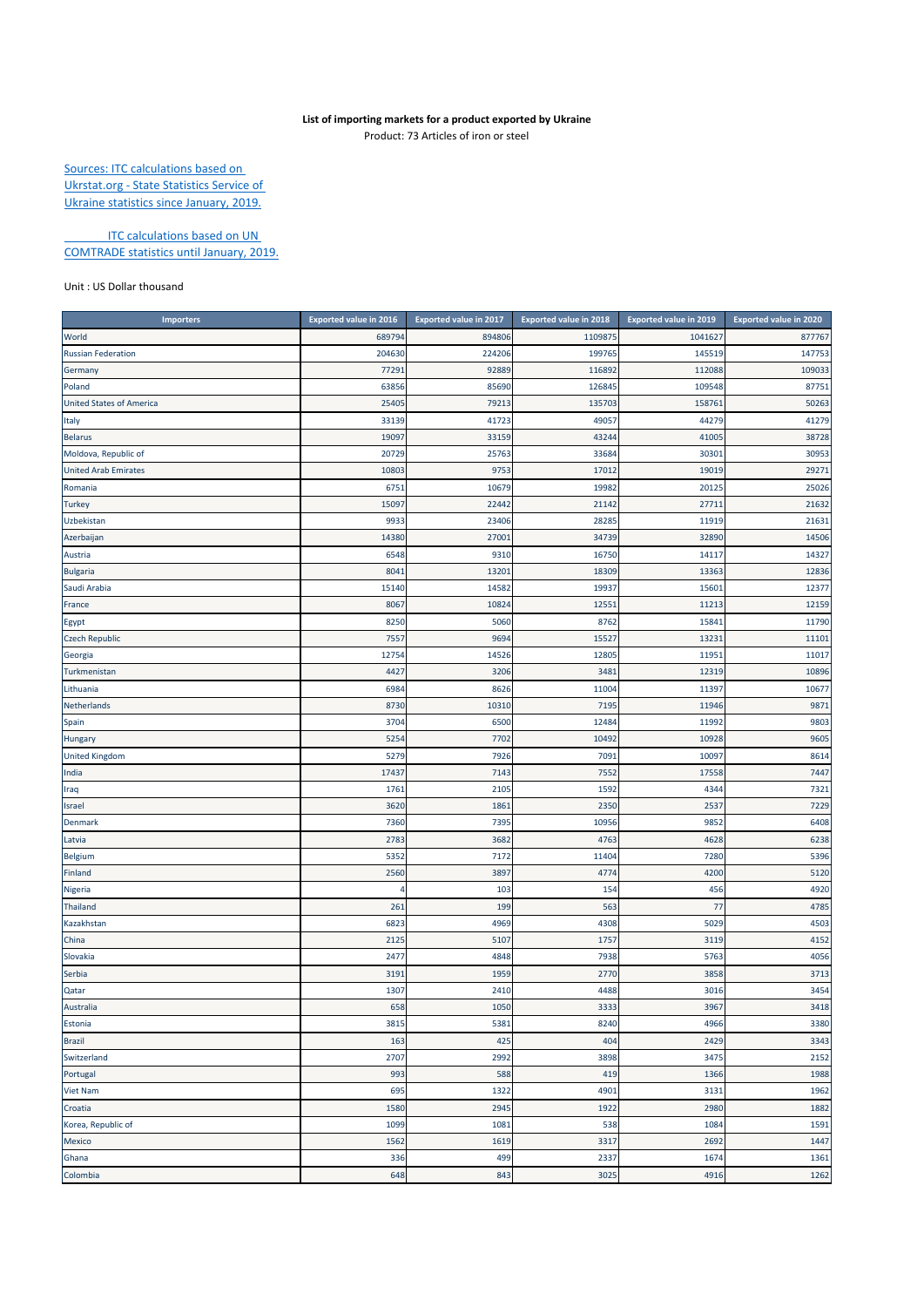| Armenia                                   | 867            | 3197           | 3914           | 2094           | 1234                    |
|-------------------------------------------|----------------|----------------|----------------|----------------|-------------------------|
| Jordan                                    | 605            | 364            | 379            | 708            | 1185                    |
| Kuwait                                    | 295            | 150            | 298            | 787            | 1176                    |
| Sweden                                    | 785            | 1470           | 1451           | 1292           | 1065                    |
| Canada                                    | 968            | 1611           | 2461           | 1730           | 854                     |
| Greece                                    | 743            | 1051           | 1596           | 1430           | 835                     |
| Mongolia                                  | п              | 109            | 130            | 157            | 698                     |
| Bosnia and Herzegovina                    | 194            | 316            | 1281           | 1073           | 695                     |
| Hong Kong, China                          | $\mathbf 0$    | 462            | 613            | 1373           | 658                     |
| Singapore                                 | 604            | 306            | 386            | 299            | 637                     |
| Slovenia                                  | 550            | 544            | 876            | 782            | 524                     |
|                                           | 65             | 306            | 103            | 201            | 515                     |
| Ethiopia                                  | $\pmb{0}$      | 3088           | 1              | $\Omega$       | 453                     |
| Myanmar                                   |                |                |                |                |                         |
| Tunisia                                   | 143            | 159            | 591            | 337            | 438                     |
| Malaysia                                  | 232            | 56             | 333            | 80             | 350                     |
| Japan                                     | 11             | 25             | 117            | 61             | 340                     |
| Argentina                                 | 46             | 574            | 38             | 457            | 339                     |
| <b>Belize</b>                             | 39             | 31             | 16             | 6              | 320                     |
| Kyrgyzstan                                | 83             | 332            | 146            | 164            | 320                     |
| Senegal                                   | $\overline{1}$ | 72             | 159            | 134            | 302                     |
| Norway                                    | 188            | 226            | 301            | 372            | 288                     |
| Taipei, Chinese                           | 734            | 170            | 1008           | 381            | 282                     |
| Oman                                      | 626            | 84             | 1477           | 249            | 282                     |
| Cuba                                      | 668            | 199            | 534            | 142            | 275                     |
| Algeria                                   | 294            | 1477           | 651            | 340            | 250                     |
| Macedonia, North                          | 87             | 147            | 64             | 74             | 211                     |
| <b>Bahrain</b>                            | 983            | 72             | -2             | 86             | 199                     |
| Ireland                                   | 45             | 23             | 16             | 339            | 172                     |
| Guinea                                    | 37             | 485            | 385            | 219            | 171                     |
| Chile                                     | 114            | 24             | 109            | 207            | 164                     |
| Cyprus                                    | 742            | 1087           | 1294           | 1205           | 120                     |
| Uruguay                                   | 1              | 17             | 46             | 43             | 110                     |
| Suriname                                  | $\pmb{0}$      | 0              | 21             | 182            | 73                      |
| Liberia                                   | 28             | 29             | 64             | 21             | 56                      |
| Pakistan                                  | 300            | 184            | 541            | 208            | 56                      |
| Iran, Islamic Republic of                 | 1894           | 2472           | 293            | 60             | 52                      |
| New Zealand                               | 42             | 56             | 46             | 97             | 50                      |
| Morocco                                   | 48             | 75             | 132            | 875            | 49                      |
| <b>Equatorial Guinea</b>                  | 8              | $\mathbf 0$    | 2638           | 405            | 48                      |
| Libya, State of                           | 6              | $\mathbf 0$    | п              | 23             | 47                      |
| Tajikistan                                | 196            | 1221           | 111            | 396            | 45                      |
| Indonesia                                 | 529            | 239            | 314            | 30             | 37                      |
| Djibouti                                  | $\pmb{0}$      | 0              | $\mathbf 0$    | 1              | 34                      |
| Peru                                      | 1              | 7              | 76             | $\overline{2}$ | 34                      |
| <b>Bahamas</b>                            | $\mathbf 0$    | 5              | $\overline{4}$ | 24             | 29                      |
| Montenegro                                | 25             | 24             | 53             | 68             | 29                      |
| Bangladesh                                | 29             | 5              | 211            | 9              | 26                      |
| South Africa                              | 210            | 119            | 64             | 32             | 26                      |
| Panama                                    | 199            | 18             | 53             | 13             | 22                      |
| Mali                                      | 57             | 101            | 33             | 68             | 21                      |
| Iceland                                   | 12             | 15             | 53             | 19             | 20                      |
| Lebanon                                   |                | 990            | 824            | 310            | 15                      |
|                                           | 1116           |                |                |                |                         |
| Guatemala                                 | 100            | 247            | 148            | $\mathbf 0$    | 14                      |
| Albania                                   | $\overline{2}$ | 7              | 10             | 38             | 11                      |
| Congo, Democratic Republic of the         | $\overline{2}$ | $\mathbf 0$    | 15             | 28             | 11                      |
| Uganda                                    | 5              | -1             | $\overline{2}$ | 21             | 11                      |
| New Caledonia                             | $\bf{0}$       | 9              | 9              | 11             | 9                       |
| <b>Mauritius</b>                          | 18             | 11             | 30             | 16             | 7                       |
| Palau                                     | 5              | $\mathbf 0$    | $\pmb{0}$      | 6              | 7                       |
| French Southern and Antarctic Territories | $\mathbf 0$    | $\mathbf 0$    | $\mathbf 0$    | $\mathbf 0$    | $\boldsymbol{6}$        |
| Area Nes                                  | 34             | 56             | 12             | $\overline{7}$ | $\overline{\mathbf{3}}$ |
| Malta                                     | 27             | 15             | 31             | 8              | 3                       |
| Nicaragua                                 | $\mathbf 0$    | $\overline{2}$ | 3              | 4              | 3                       |
| South Sudan                               | 30             | $\mathbf 0$    | $\pmb{0}$      | $\mathbf 0$    | $\overline{2}$          |